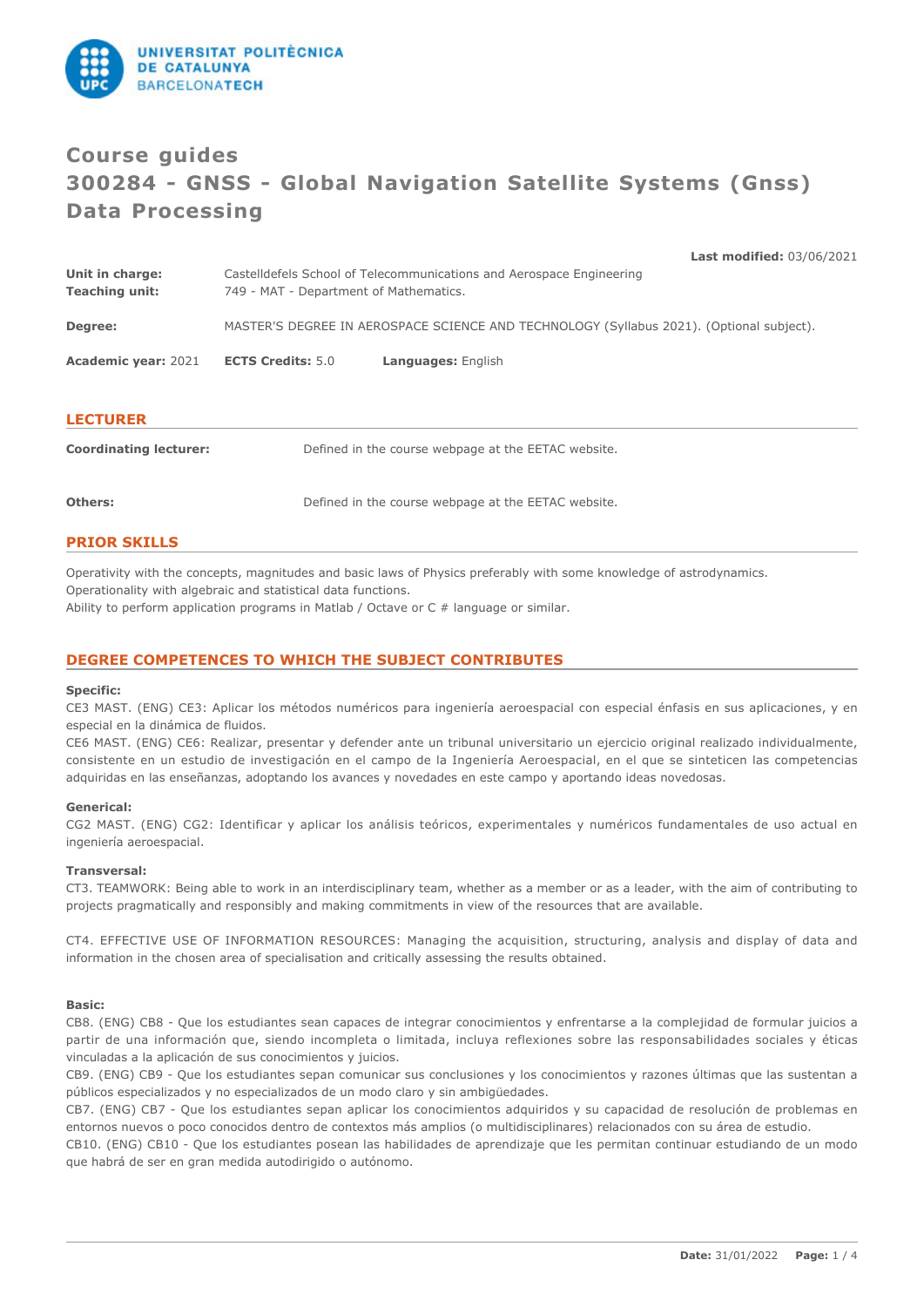

# **TEACHING METHODOLOGY**

The classes of the subject will be presential and expositive. Teaching material will be composed of PowerPoint presentations (which can be obtained from the first day) and links to pages and publications of special relevance. A devoted software, the GNSS-Lab Tool suite (gLAB), will be used in assisted laboratory group work supervised by the professors of the subject. Students will have to do a project of one selected topic of the subject, doing their exposition at the end of the course.

In particular, the formative activities applied during the course will be:

A01: Master classes (theory lectures)

A04: Assisted laboratory work (practical exercises)

A06: Project based learning

# **LEARNING OBJECTIVES OF THE SUBJECT**

Theoretical-practical study of the different navigation algorithms for Global Navigation Satellite System System (GNSS) to provide the student with a rigorous knowledge about the GNSS data processing. It is promoted the adquisition of the instrumental use of concepts and techniques in GNSS-based navigation.

## **STUDY LOAD**

| $ $ Type          | <b>Hours</b> | Percentage |  |
|-------------------|--------------|------------|--|
| Hours large group | 45,0         | 36.00      |  |
| Self study        | 80,0         | 64.00      |  |

### **Total learning time:** 125 h

## **CONTENTS**

| Theory of Global Navigation Satellite System (GNSS) data processing |  |  |  |
|---------------------------------------------------------------------|--|--|--|
|                                                                     |  |  |  |

#### **Description:**

Lecture 0: Introduction

Lecture 1: GNSS measurements and their combinations

Lecture 2: Satellite orbits and clocks computation accuracy

Lecture 3: Position estimation with pseudoranges

Lecture 4: Introduction to DGNSS

Lecture 5: Precise positioning with carrier phase (PPP)

Lecture 6: Differential positioning with code pseudoranges

Lecture 7: Carrier based differential positioning. Ambiguity resolution techniques

#### **Related competencies :**

CG2 MAST. (ENG) CG2: Identificar y aplicar los análisis teóricos, experimentales y numéricos fundamentales de uso actual en ingeniería aeroespacial.

CB7. (ENG) CB7 - Que los estudiantes sepan aplicar los conocimientos adquiridos y su capacidad de resolución de problemas en entornos nuevos o poco conocidos dentro de contextos más amplios (o multidisciplinares) relacionados con su área de estudio. CB10. (ENG) CB10 - Que los estudiantes posean las habilidades de aprendizaje que les permitan continuar estudiando de un modo que habrá de ser en gran medida autodirigido o autónomo.

**Full-or-part-time:** 22h 30m Theory classes: 22h 30m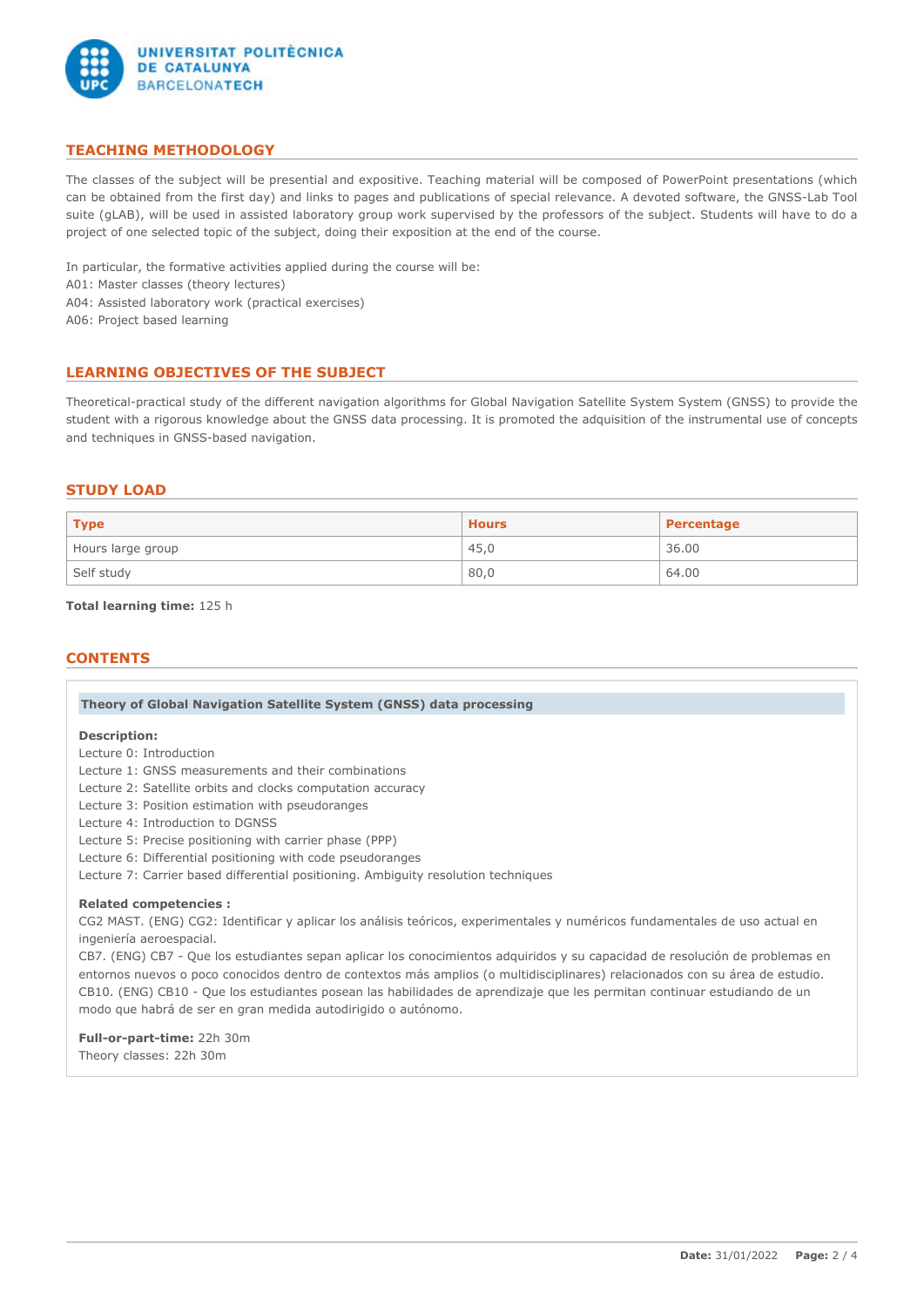

#### **Laboratory exercises of Global Navigation Satellite System (GNSS) data processing**

## **Description:**

Tutorial 0: UNIX enviroment, tools and skills. GNSS standard file formats

Tutorial 1: GNSS data processing laboratory exercises

Tutorial 2: Measurement analysis and error budget

Tutorial 3: Differential positioning with code measurements

Tutorial 4: Differential positioning and carrier ambiguity fixing

Tutorial 5: Analysis of propagation effects from GNSS observables

#### **Related competencies :**

CE3 MAST. (ENG) CE3: Aplicar los métodos numéricos para ingeniería aeroespacial con especial énfasis en sus aplicaciones, y en especial en la dinámica de fluidos.

CB7. (ENG) CB7 - Que los estudiantes sepan aplicar los conocimientos adquiridos y su capacidad de resolución de problemas en entornos nuevos o poco conocidos dentro de contextos más amplios (o multidisciplinares) relacionados con su área de estudio. CB10. (ENG) CB10 - Que los estudiantes posean las habilidades de aprendizaje que les permitan continuar estudiando de un modo que habrá de ser en gran medida autodirigido o autónomo.

CB9. (ENG) CB9 - Que los estudiantes sepan comunicar sus conclusiones y los conocimientos y razones últimas que las sustentan a públicos especializados y no especializados de un modo claro y sin ambigüedades.

**Full-or-part-time:** 22h 30m Theory classes: 22h 30m

## **GRADING SYSTEM**

Defined in the course webpage at the EETAC website.

## **EXAMINATION RULES.**

All the evaluation activities proposed are mandatory. An exam, deliverable or project not presented will be scored with a zero note. The examinations will be carried out individually, the project will be carried out in group and the delivery of problems can be both group and individual. The writing exam is open book. Students can bring any material to the assessment except internet/communication devices.

## **BIBLIOGRAPHY**

#### **Basic:**

- Sanz Subirana, Jaume; Juan Zornoza, J. Miguel; Hernández Pajares, Manuel. GNSS data processing. Noordwijk: ESA Publications Division, cop. 2013. ISBN 9789292218867.

- Misra, Pratap; Enge, Per. Global positioning system : signals, measurements, and performance. 2nd ed. Lincoln: Ganga-Jamuna, cop. 2006. ISBN 0970954417.

- Hofmann-Wellenhof, Bernhard; Lichtenegger, Herbert; Collins, James. Global positioning system : theory and practice. 4th ed. revised. Wien ; New York: Springer-Verlag, cop. 1997. ISBN 3211828397.

#### **Complementary:**

- Hernández Pajares, Manuel; Juan Zornoza, J. Miguel; Sanz Subirana, Jaume. GPS data processing : code and phase : algorithms, techniques and recipes [on line]. 1st ed. (English). Barcelona: Centre de Publicacions del Campus Nord, UPC, DL 2005 [Consultation: 17/04/2020]. Available on: https://gage.upc.edu/sites/default/files/TEACHING\_MATERIAL/GPS\_BOOK/ENGLISH/PDGPS/BOOK\_PDGPS\_gAGE\_NAV\_08.pdf. ISBN 8493223050.

#### **RESOURCES**

## **Audiovisual material:**